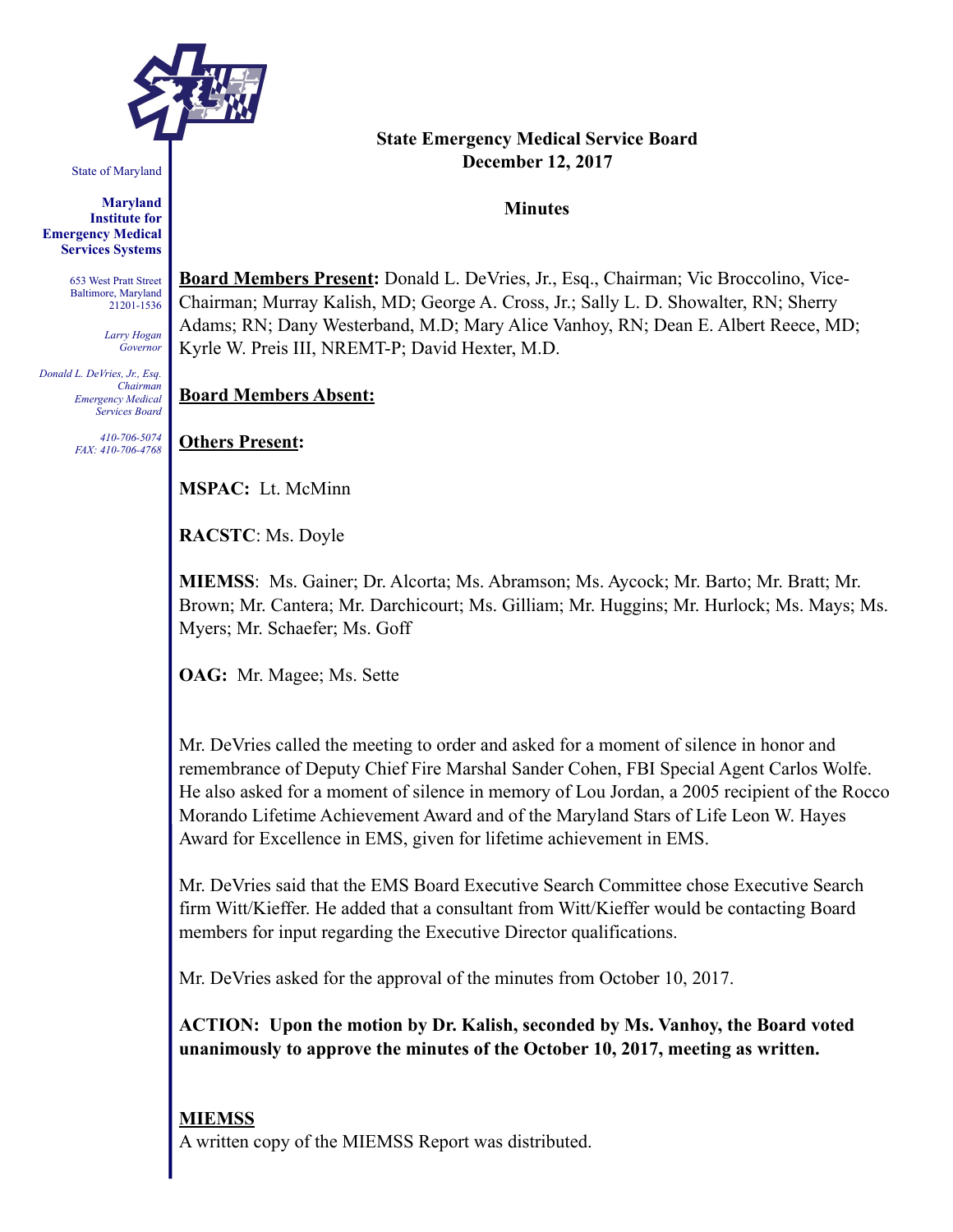Dr. Alcorta said he would be providing a comprehensive summary on Maryland EMS research at the January EMS Board / SEMSAC joint meeting.

### eMEDS®

MIEMSS is transitioning to a new version of software, the Elite Platform. This will improve performance for data collection, reporting and analysis and maintain compliance with data standards from NEMSIS, COMPASS, and CARES. MIEMSS is pursuing additional initiatives that will facilitate presenting hospital outcome information back to EMS Operational programs through eMEDS®. Beta testing is scheduled to begin on December 19, 2017.

### Communications Upgrade Project

MIEMSS is currently reviewing proposals submitted in response to a second RFP. The review process includes offeror product demonstrations and oral presentations.

## MEMRAD

MIEMSS is in the planning process for upgrading the MEMRAD platform to meet agency and system needs including mass notification, hospital bed counts, automated messaging, facility alerting, as well as automated resource coordination. The RFP has been approved by the Department of Information Technology.

## Walter Reed National Military Medical Center (WRNMMC)

Dr. Alcorta said that MIEMSS staff met with WRNMMC to discuss in more detail the four (4) areas in which MIEMSS and WRNMMC will be partnering. These areas of interest are Statewide Disaster Response, Trauma Physician Training, Patient Rehabilitation and Trauma Research.

### Licensure

MIEMSS continues to work with the eLicensure Steering Committee on issues specific to the handing the affiliation process in the new eLicensure system.

### Cardiac Rescue Technician (CRT)

Ms. Gainer advised that the National Registry will stop testing for Maryland's CRT licensure in 2019. Discussions on the future for CRT Licensure are in progress.

### EMR Naloxone Administration Protocol

Dr. Alcorta said that the EMR administration of Naloxone Protocol had become effective on October 1, 2017. EMRs must complete an approved training course before administering naloxone in a clinical environment.

### EMS Naloxone Grant Program

Currently, EMS is not reimbursed for the cost of naloxone administered to patients who refuse transport to an Emergency Department. The Maryland Behavioral Health Administration, the Opioid Operational Command Center, and MIEMSS are partnering to provide financial relief to EMSOPs that are currently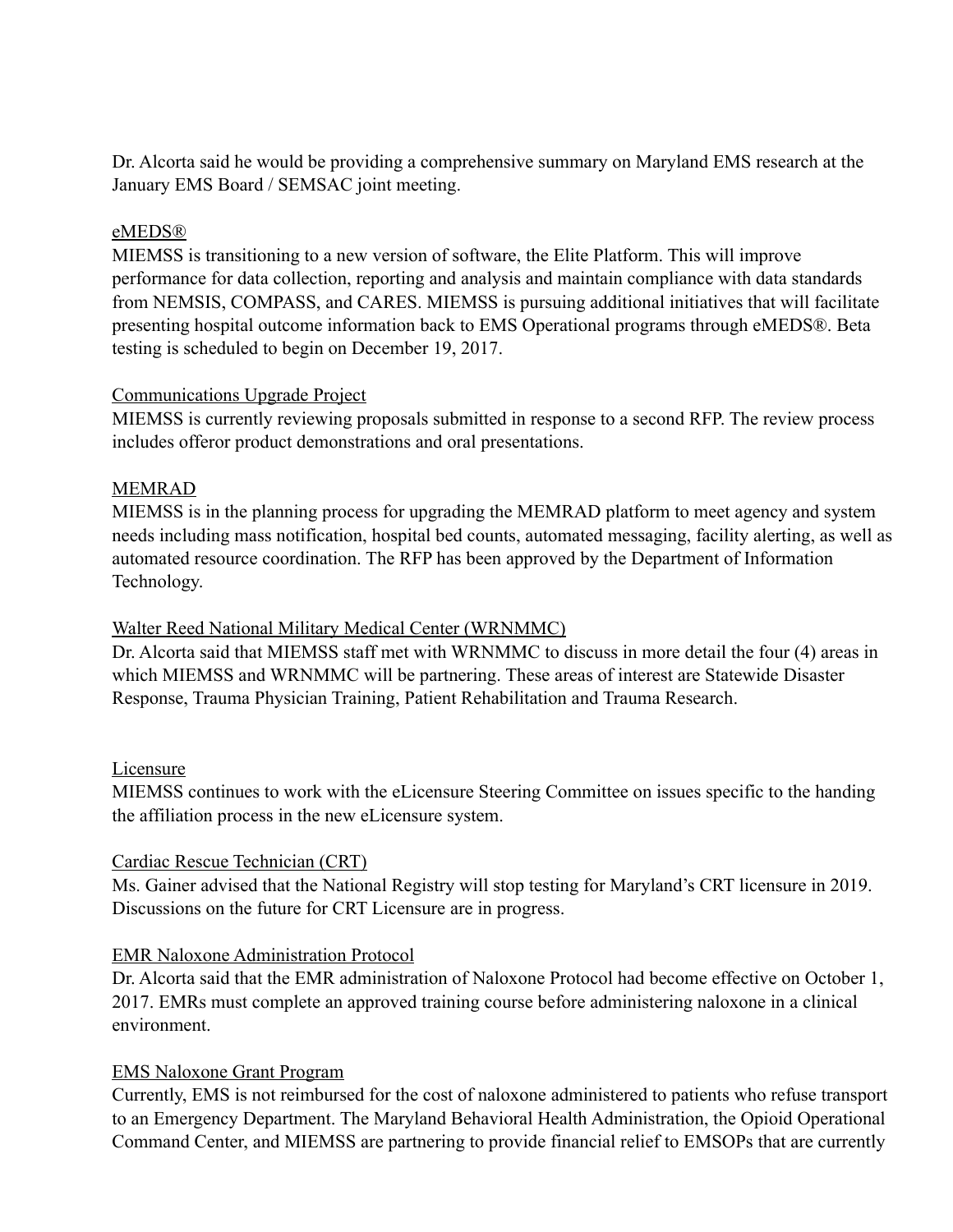carrying the increased burden of providing naloxone without reimbursement from the patient or insurance providers. The reimbursement program will be funded by a \$200,000 grant from the Maryland Behavioral Health Administration to MIEMSS. MIEMSS will pass-through these grant funds to EMSOPs based on a previous number of naloxone administrations where the patient was not transported or refused transport to the hospital.

Dr. Alcorta added that through the Department of General Services, EMSOPs can access statewide purchasing contracts for the bulk purchase of EMS medications.

## **SEMSAC**

Dr. Kalish reported that elections for SEMSAC Chair and Vice Chair were held at the November meeting with Dr. Kalish elected to serve as Chair and Karen Doyle elected to serve as Vice Chair for 2018.

Dr. Kalish said that the Region Affairs and JAC By-laws were both approved for recommendation to the Board.

At the November 2018 meeting, SEMSAC honored Steve Edwards on his years of service to the EMS System and wished him well in his retirement as the Executive Director of MFRI.

Mr. DeVries added his congratulations to Steve Edwards and expressed the Board's gratitude for his many years of service to MFRI and the EMS system

## **RACSTC**

A written copy of the RACSTC report was distributed.

Ms. Doyle said the recent loss of two law enforcement officers is hard on the community and expressed the sympathies from Shock Trauma.

Ms. Doyle reported that RACSTC now has a formal policy stating that unless under subpoena, blood draws will not be conducted without patient consent.

Ms. Doyle announced that RACSTC has applied to be a designated Hand Center for Trauma. She said that such designation would be in recognition of work already being performed at Shock Trauma.

### **MSPAC**

Captain McMinn announced the retirement of Major Steve Konold effective December 31, 2018. Captain McMinn will be the point of contact for Aviation Command until a replacement for the Major is appointed.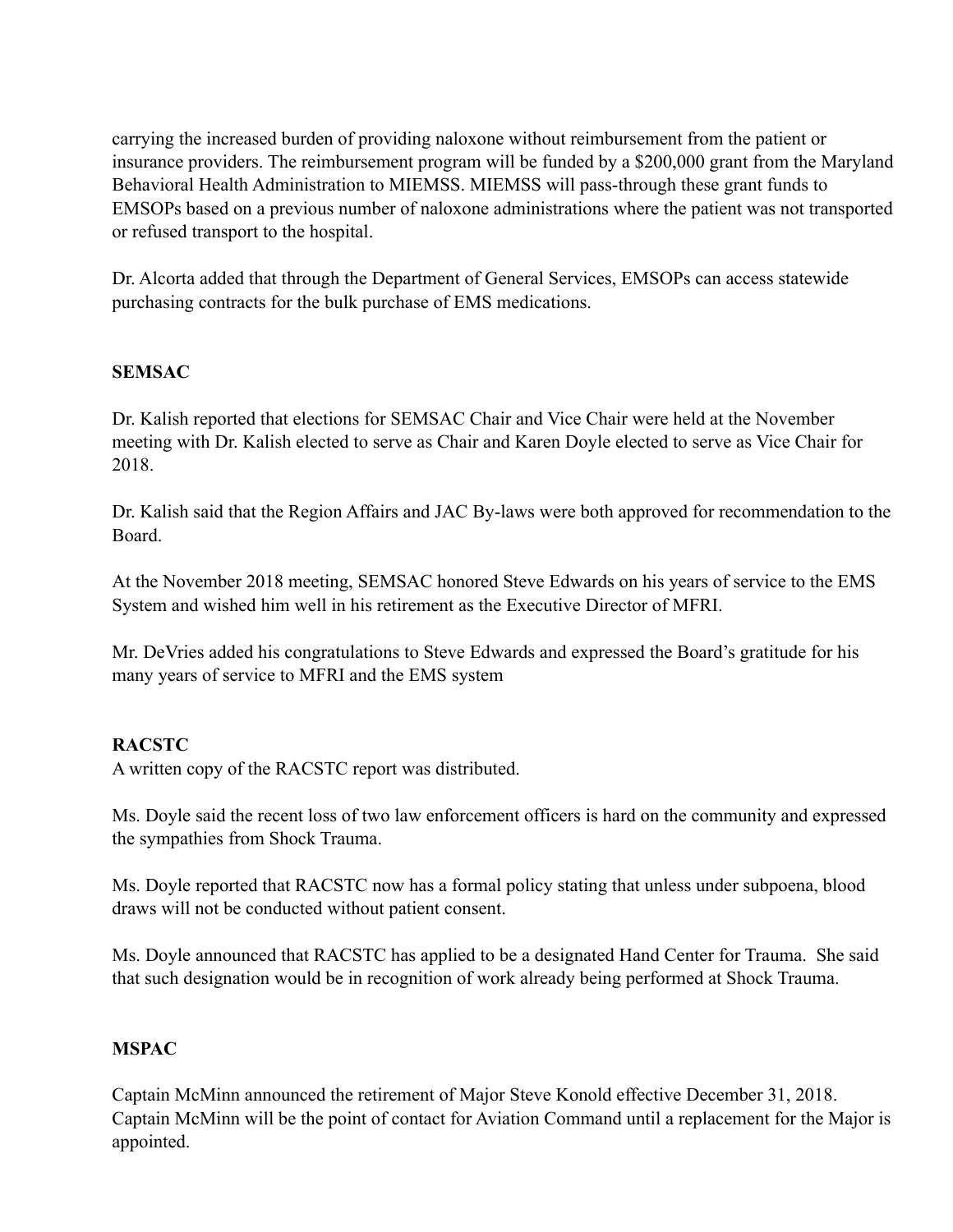## Flight Training Device

Captain McMinn said the Flight Training Device has shipped and anticipated delivery is on January 19, 2018. He said installation should be completed by the end of the first quarter of 2018.

## Holiday Party and Commanders Awards

Captain McMinn said that MSPAC will hold their annual Holiday Party at Martins on Friday, December 8, 2017. At this event, MSPAC will be presenting Commanders Award, recognizing employees of the year of their respective disciplines and presenting several new Command members with their wings.

## **MSFA**

Mr. Hurlock said he attended the MSFA Executive Committee meeting the first weekend in December at Kent Island and returned with best wishes for the holiday season from the MSFA leadership.

## **OLD BUSINESS**

## 30.01.02 Incorporation by Reference – Maryland Medical Protocols for Emergency Medical Services Providers

Mr. Magee asked the EMS Board to adopt as proposed the Incorporation by Reference of the 2017 EMS Protocols.

## **ACTION: Upon the motion by Ms. Vanhoy, seconded by Ms. Adams, the Board voted unanimously to adopt the Incorporation by Reference 2017 EMS Protocols as proposed.**

### ED Overcrowding Legislative Report

Ms. Gainer said that MIEMSS staff has been working with Health Services Cost Review Commission (HSCRC) on the ED Overcrowding Legislative report and introduced Ms. Wunderlich, Principal Deputy Director, HSCRC.

Mr. Wunderlich said that Excessive ED wait times and ambulance diversion has been a long-standing challenge for the Maryland healthcare system caused by a number of factors, including an increase in behavioral health patients, nurse and workforce shortages, the increase in EMS transports and the misalignment of reimbursement between hospitals and the EMS system. She said that although the number of ED visits in Maryland has decreased and fallen below the national average, ED wait time is still a problem. Ms. Wunderlich gave an overview of the Maryland ED wait time and CHATS alert statistics.

Ms. Gainer gave brief history of efforts to address ED Overcrowding over the years and said that ED Overcrowding is still a significant problem that is detrimental to the care and treatment of patients and the operation of jurisdictional EMS systems.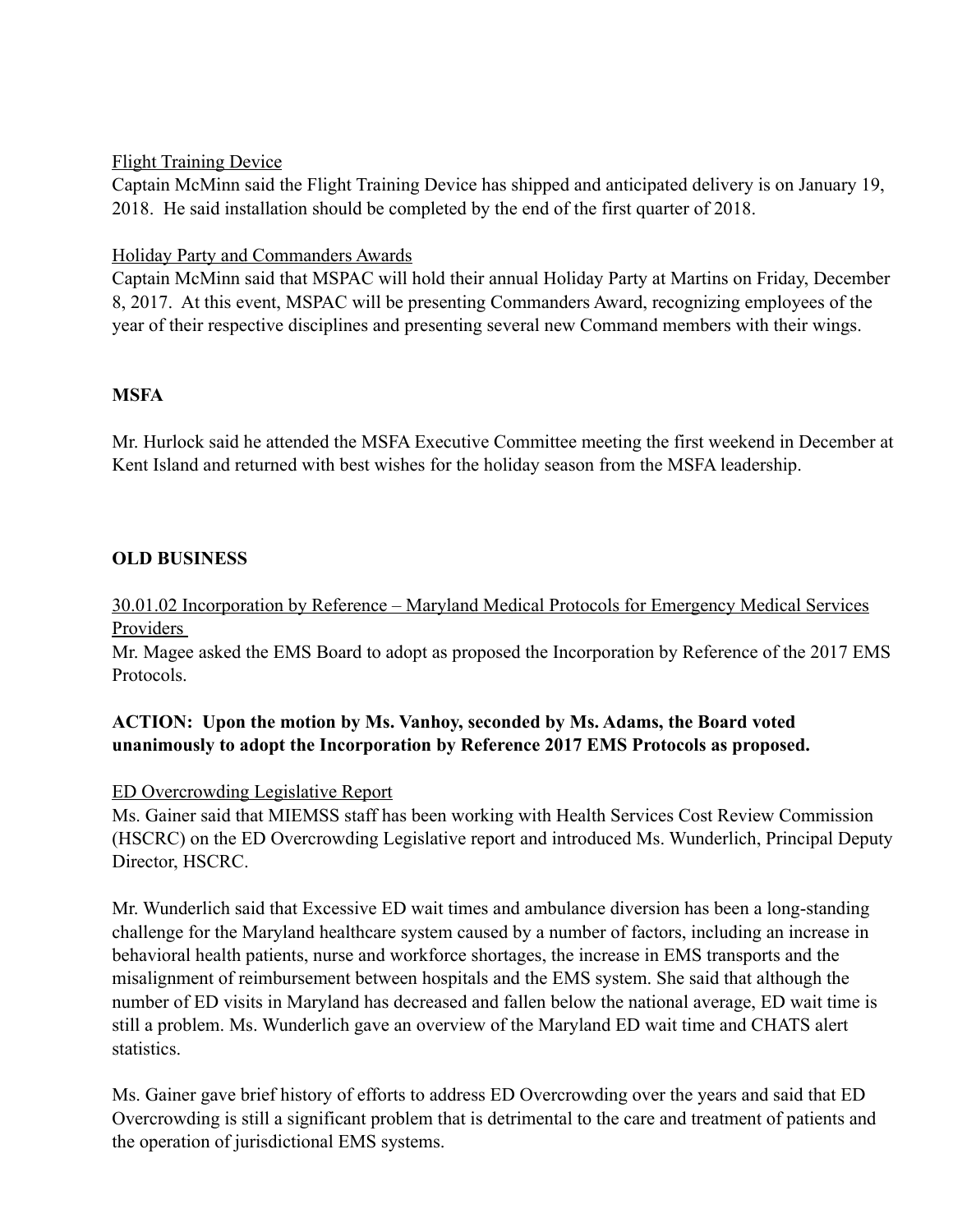Ms. Gainer said that strategies included in the report to address ED Overcrowding include HSCRC implementing changes to the Quality-Based Reimbursement Program to incentivize hospitals to reduce ED wait times, possible changes to the Yellow Alert System, and development of new models of EMS Care Delivery such as Mobile Integrated Healthcare and Alternate Destinations. Ms. Gainer added that many jurisdictions do not believe that Yellow Alerts are useful due to the inconsistent application of Yellow Alerts among hospitals. MIEMSS will assess and determine whether the use of Yellow Alerts should be discontinued.

Ultimately, to alleviate overcrowding at Maryland Emergency Departments, there must be a comprehensive, multi-faceted solution that addresses the many points in the health care system that discourage the delivery of appropriate care in the appropriate setting for patients. System improvements for pre-hospital transportation, hospital throughput efficiency, and services in the community all need to be incorporated into potential strategies to improve the delivery of care.

A lengthy discussion ensued on ED wait times ensued.

Chief Preis thanked Ms. Gainer and Ms. Wunderlich for their comprehensive report.

## **ACTION: Upon the motion by Mr. Broccolino, seconded by Dr. Hexter, the Board voted unanimously to approve Joint Chairmen's Report on Emergency Department Overcrowding for submission.**

AED Legislative Report A copy of the report was distributed.

Ms. Myers gave a brief overview of the requested study by the Maryland General Assembly regarding the placement of AEDs in public venues. She said MIEMSS conducted a study using all available data and in consultation with interested stakeholders about locations where automated external defibrillators (AEDs) could be most beneficial. Available cardiac arrest records were analyzed to identify locations where placement of AEDs could be most beneficial. The study also compiled pricing information for AEDs, including installation and training costs, and summarized of the immunity from liability provisions in State law regarding the use of AEDs. Ms. Myers said that the report does not contain a recommendation for mandatory placement of AEDs in restaurants.

## **Upon the motion of Mr. Broccolino, seconded by Ms. Vanhoy, the EMS Board voted unanimously to approve the submission of the AED.**

### **NEW BUSINESS**

2018 Maryland Medical Protocols A paper copy of the Protocol changes was distributed.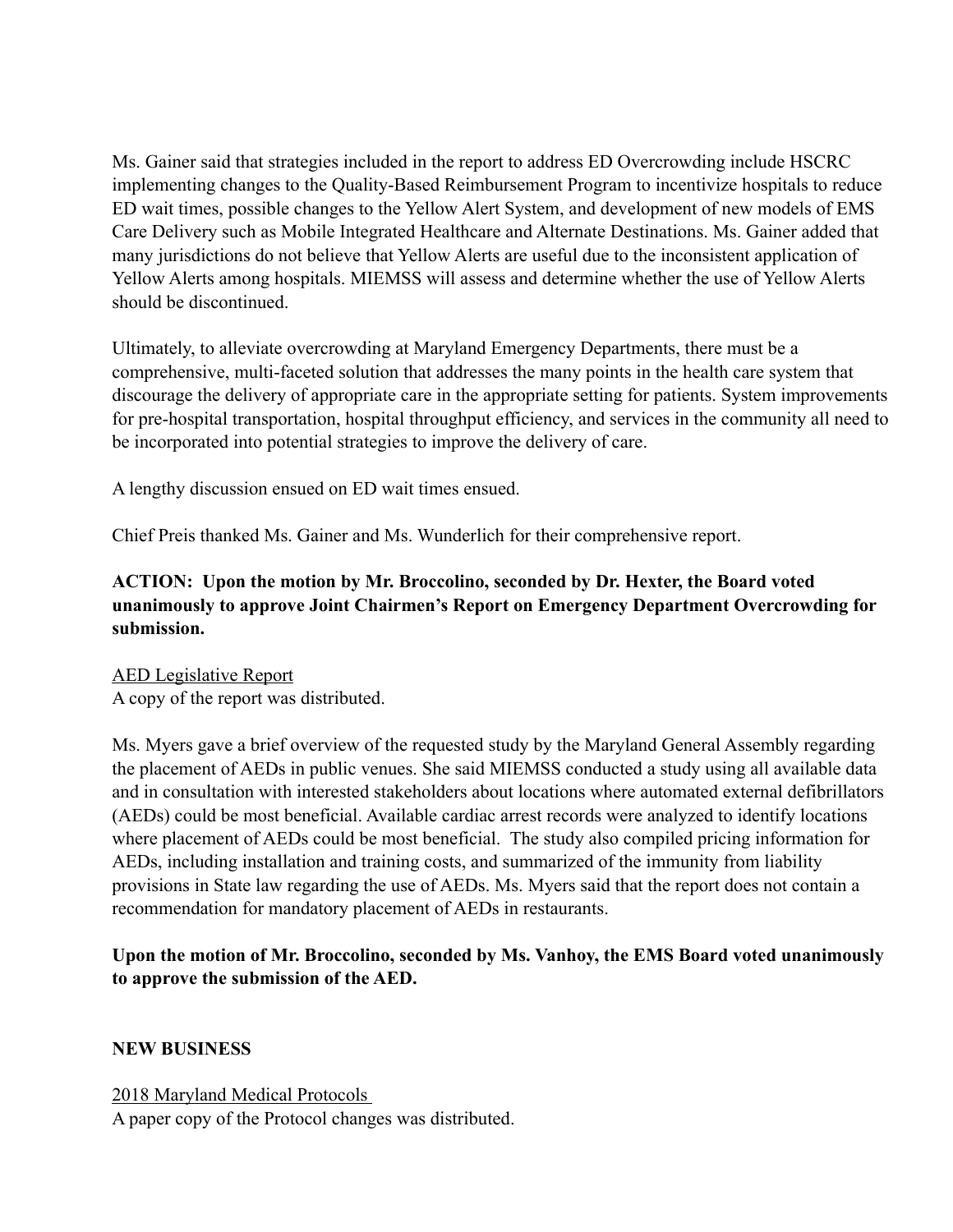Dr. Alcorta gave an overview of the proposed changes in the 2018 Maryland Medical Protocols.

## **Upon the motion of Mr. Broccolino, seconded by Ms. Adams, the EMS Board voted unanimously to approve the submission of the 2018 Maryland Medical Protocols.**

## JAC Bylaws

A paper copy of the JAC Bylaws was distributed.

Dr. Alcorta presented the up-dated JAC Bylaws for approval.

## **Upon the motion of Mr. Broccolino, seconded by Ms. Vanhoy, the EMS Board voted unanimously to approve the JAC Bylaws.**

Regional Affairs Bylaws A paper copy of the Regional Affairs Bylaws was distributed.

Dr. Alcorta presented the Region Affairs Bylaws for approval.

# **Upon the motion of Mr. Broccolino, seconded by Dr. Westerband, the EMS Board voted unanimously to approve the Regional Affairs Bylaws.**

Protocol Review Committee By-laws A paper copy of the Regional Affairs Bylaws was distributed.

Dr. Alcorta asked for the Board to approve the Protocol Review Committee Bylaws as presented at the October 2017 EMS Board meeting. Ms. Vanhoy asked to remove "E" under Article II (Review the fiscal impact of any proposed protocol, protocol revision, or supplemental protocol) in the written bylaws as it is duplicative with "B".

## **ACTION: Upon the motion by Ms. Vanhoy, seconded by Mr. Broccolino, the Board voted unanimously to approve the Protocol Review Committee Bylaws with the requested change by Ms. Vanhoy.**

## **Upon the motion of Mr. Broccolino, seconded by Ms. Adams, the EMS Board adjourned to closed session**.

The EMS Board adjourned to closed session to carry out administrative functions, to discuss the appointment of appointees and officials under General Provisions Article §3-305(b)(1), to consult with counsel, to obtain legal advice on pending disciplinary actions under General Provisions Article §3-305(a) (7), and to maintain certain records and information in confidence as required by Health Occ. Art. §14-506 (b) under General Provisions Article §3-305 (a) (13).

**In Closed Session:**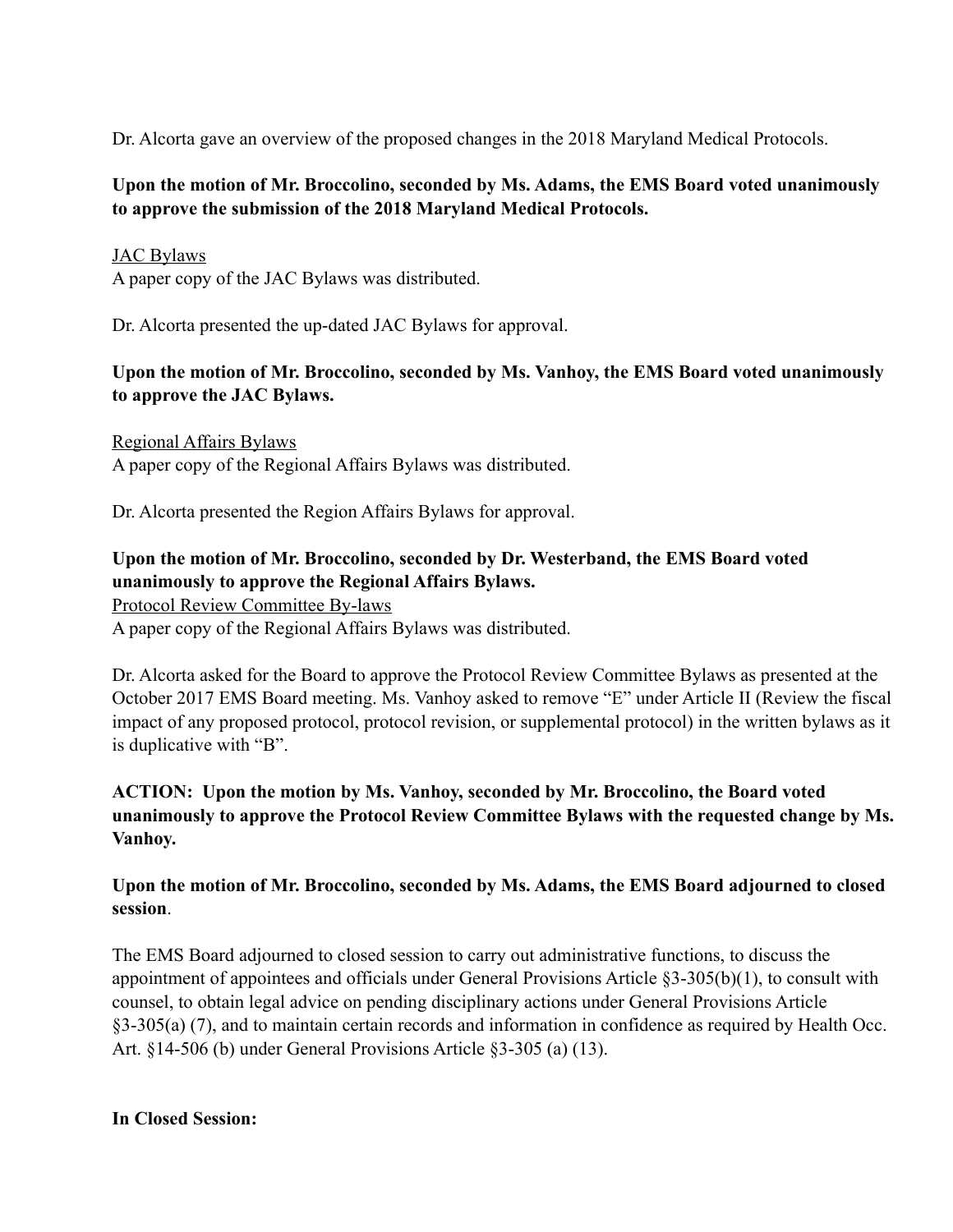**Board Members Present**: Donald L. DeVries, Jr., Esq., Chairman; Vic Broccolino, Vice-Chairman; George A. Cross, Jr.; Murray Kalish, MD; Sherry Adams; Dany Westerband, M.D.; Sally Showalter, RN.; Mary Alice Vanhoy, RN; David Hexter, M.D.; Chief Kyrle W. Preis III, NREMT-P; Dean E. Albert Reece, M.D.

**MIEMSS**: Ms. Gainer; Dr. Alcorta; Mr. Fiackos; Ms. Aycock; Mr. Bratt; Ms. Abramson; Ms. Goff; Mr. Schaefer.

**OAG**: Mr. Magee; Ms. Sette.

### **In closed session:**

- 1. The Board considered Base Station re-designations;
- 2. The Board considered Educational program designations;
- 3. The Board considered EMS provider disciplinary actions;
- 4. The Board discussed the Executive Director position; and
- 5. The Board discussed the status of re-appointments for Board members.

### **The Board returned to open session.**

#### **In open session:**

**Board Members Present**: Donald L. DeVries, Jr., Esq., Chairman; Vic Broccolino, Vice-Chairman; George A. Cross, Jr.; Murray Kalish, MD; Sherry Adams; Dany Westerband, M.D.; Sally Showalter, RN.; Mary Alice Vanhoy, RN; David Hexter, M.D.; Chief Kyrle W. Preis III, NREMT-P; Dean E. Albert Reece, M.D.

**MIEMSS**: Ms. Gainer; Dr. Alcorta; Ms. Goff

**OAG**: Mr. Magee; Ms. Sette.

## **The Board approved the following Educational Programs for a five year designation by acclamation:**

- Baltimore City Fire Department's Basic Life Support Education Program and Advanced Life Support Continuing Education Program
- Wisp Ski Patrol's Emergency Medical Responder Education Program
- Talbot County Department of Emergency Service's Advance Life Support Refresher Program for five years